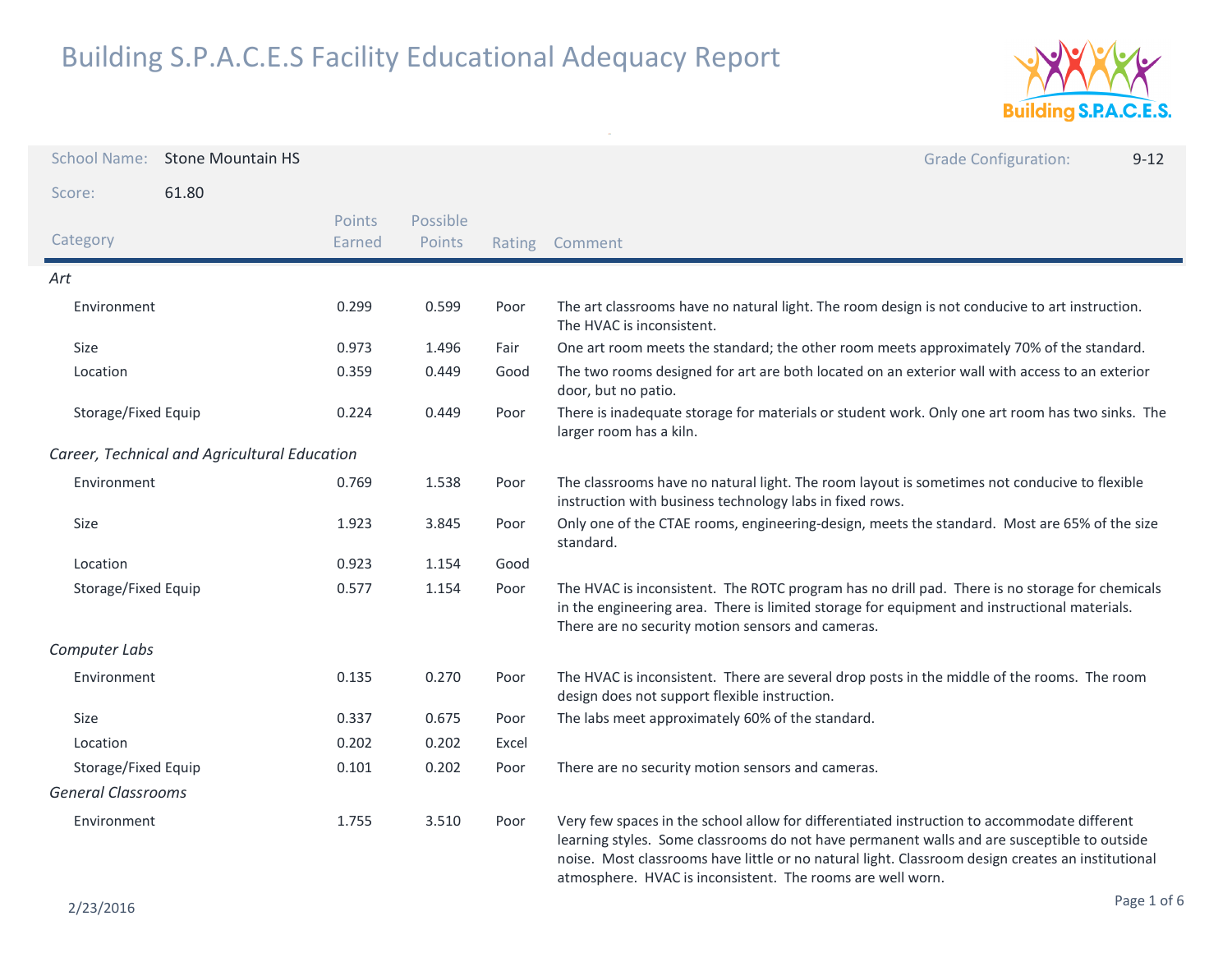

| <b>School Name:</b>                 | <b>Stone Mountain HS</b> |                  |                    |       | <b>Grade Configuration:</b><br>$9 - 12$                                                                                                                                                                                                                |
|-------------------------------------|--------------------------|------------------|--------------------|-------|--------------------------------------------------------------------------------------------------------------------------------------------------------------------------------------------------------------------------------------------------------|
| Score:                              | 61.80                    |                  |                    |       |                                                                                                                                                                                                                                                        |
| Category                            |                          | Points<br>Earned | Possible<br>Points |       | Rating Comment                                                                                                                                                                                                                                         |
| <b>General Classrooms</b>           |                          |                  |                    |       |                                                                                                                                                                                                                                                        |
| Size                                |                          | 7.020            | 8.775              | Good  | Most classrooms meet approximately 85% of the standard.                                                                                                                                                                                                |
| Location                            |                          | 1.711            | 2.632              | Fair  | There are classrooms off of narrow and dead end corridors. There are many non-permanent<br>interior walls. The re-configuration of the classrooms from the original design makes the location<br>of the classroom problematic.                         |
| Storage/Fixed Equip                 |                          | 1.316            | 2.632              | Poor  | Most classrooms do not have adequate storage. Most do not have teacher cabinets or shelves to<br>store learning materials or display student work.                                                                                                     |
| <b>Instructional Resource Rooms</b> |                          |                  |                    |       |                                                                                                                                                                                                                                                        |
| Environment                         |                          | 0.359            | 0.719              | Poor  | These resource spaces do not allow for differentiated instruction to accommodate various<br>learner needs. Most resource classrooms have little or no natural light. HVAC is inconsistent.<br>The rooms are well worn.                                 |
| <b>Size</b>                         |                          | 1.438            | 1.797              | Good  | The existing rooms meet or exceed the size standard, but there are not enough rooms to<br>accommodate all resource specialists.                                                                                                                        |
| Location                            |                          | 0.350            | 0.539              | Fair  | Many resource rooms are located in dead end corridors making access problematic.                                                                                                                                                                       |
| Storage/Fixed Equip                 |                          | 0.270            | 0.539              | Poor  | The classrooms lack adequate storage and a means to display student work.                                                                                                                                                                              |
| <b>Learning Environment</b>         |                          |                  |                    |       |                                                                                                                                                                                                                                                        |
| Learning Style Variety              |                          | 2.250            | 4.500              | Poor  | The size of some classrooms prohibits grouping for instructional differentiation or project based<br>learning. HVAC is inconsistent. The rooms are well worn.                                                                                          |
| Interior Environment                |                          | 0.900            | 1.800              | Poor  | The design of the school makes it difficult to move throughout the building. Most classrooms<br>have no natural light. Some classrooms do not have permanent walls, and therefore, are<br>susceptible to outside noise. Classroom walls are well worn. |
| <b>Exterior Environment</b>         |                          | 0.000            | 1.350              | Unsat | There are no outdoor learning spaces, labs, or social gathering spaces.                                                                                                                                                                                |
| Environment                         |                          | 0.493            | 0.759              | Fair  | There are tall, fixed bookcases in the middle of the room, negatively impacting the flexibility and<br>aesthetics of the student area of the media center. There is sufficient artificial light but no<br>natural light.                               |
| Media Center                        |                          |                  |                    |       |                                                                                                                                                                                                                                                        |
| Size                                |                          | 1.233            | 1.897              | Fair  | The media center has fixed bookshelves in the middle, negatively impacting the flexibility and<br>aesthetics of the student area of the media center.                                                                                                  |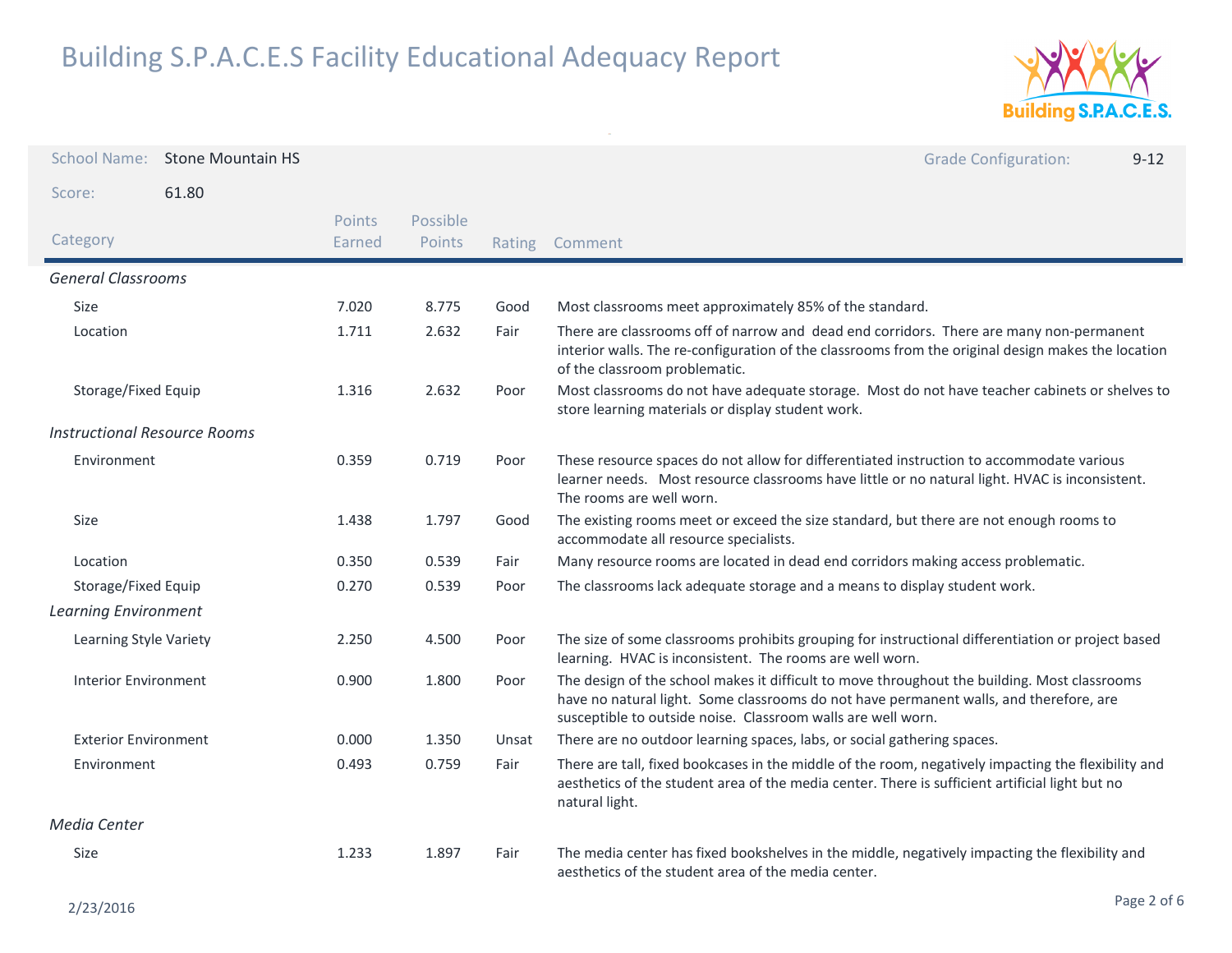

| <b>School Name:</b>       | <b>Stone Mountain HS</b> |                  |                    |        | <b>Grade Configuration:</b><br>$9 - 12$                                                                                                                                                                                                                   |
|---------------------------|--------------------------|------------------|--------------------|--------|-----------------------------------------------------------------------------------------------------------------------------------------------------------------------------------------------------------------------------------------------------------|
| Score:                    | 61.80                    |                  |                    |        |                                                                                                                                                                                                                                                           |
| Category                  |                          | Points<br>Earned | Possible<br>Points | Rating | Comment                                                                                                                                                                                                                                                   |
| Media Center              |                          |                  |                    |        |                                                                                                                                                                                                                                                           |
| Location                  |                          | 0.455            | 0.569              | Good   |                                                                                                                                                                                                                                                           |
| Storage/Fixed Equip       |                          | 0.370            | 0.569              | Fair   | There is limited storage in the media center. There is a sink in the work area but no restroom.                                                                                                                                                           |
| Music                     |                          |                  |                    |        |                                                                                                                                                                                                                                                           |
| Environment               |                          | 0.347            | 0.534              | Fair   | The internal acoustics are not adequate for a music room. The HVAC is inconsistent.                                                                                                                                                                       |
| Size                      |                          | 0.868            | 1.336              | Fair   | There are two music rooms, but one is used as a general classroom. The chorus room meets<br>approximately 70% of the standard.                                                                                                                            |
| Location                  |                          | 0.261            | 0.401              | Fair   | Neither music room is located near the auditorium.                                                                                                                                                                                                        |
| Storage/Fixed Equip       |                          | 0.200            | 0.401              | Poor   | The band room has no conducting podium or practice rooms. The band room has concrete<br>risers. HVAC is inconsistent. The rooms are well worn. There is insufficient locked storage area<br>for instruments. The band room has no sink or water fountain. |
| <b>Performing Arts</b>    |                          |                  |                    |        |                                                                                                                                                                                                                                                           |
| Environment               |                          | 0.144            | 0.289              | Poor   | The drama classroom and stage are not ADA accessible.                                                                                                                                                                                                     |
| Size                      |                          | 0.361            | 0.721              | Poor   | There is no dance room and the drama classroom does not meet the standard.                                                                                                                                                                                |
| Location                  |                          | 0.173            | 0.216              | Good   |                                                                                                                                                                                                                                                           |
| Storage/Fixed Equip       |                          | 0.108            | 0.216              | Poor   | There is no storage space for the drama classroom and limited storage for performing arts<br>equipment. There is no restroom or changing area.                                                                                                            |
| <b>Physical Education</b> |                          |                  |                    |        |                                                                                                                                                                                                                                                           |
| Environment               |                          | 1.080            | 2.160              | Poor   | There is insufficient lighting in the locker rooms. The configuration of the locker rooms makes it<br>difficult to supervise. The HVAC is poor. The shower area is worn.                                                                                  |
| Size                      |                          | 3.510            | 5.400              | Fair   | There is only one gym area, so it does not meet the standard of two gym areas. The main gym<br>does meet the size standard.                                                                                                                               |
| Location                  |                          | 1.053            | 1.620              | Fair   | The weight room and the wrestling room are located on the second floor with no ADA<br>accessibility. The location makes supervision difficult.                                                                                                            |
| Storage/Fixed Equip       |                          | 0.810            | 1.620              | Poor   | There is limited storage for PE and athletic equipment. The existing storage rooms are difficult to<br>access.                                                                                                                                            |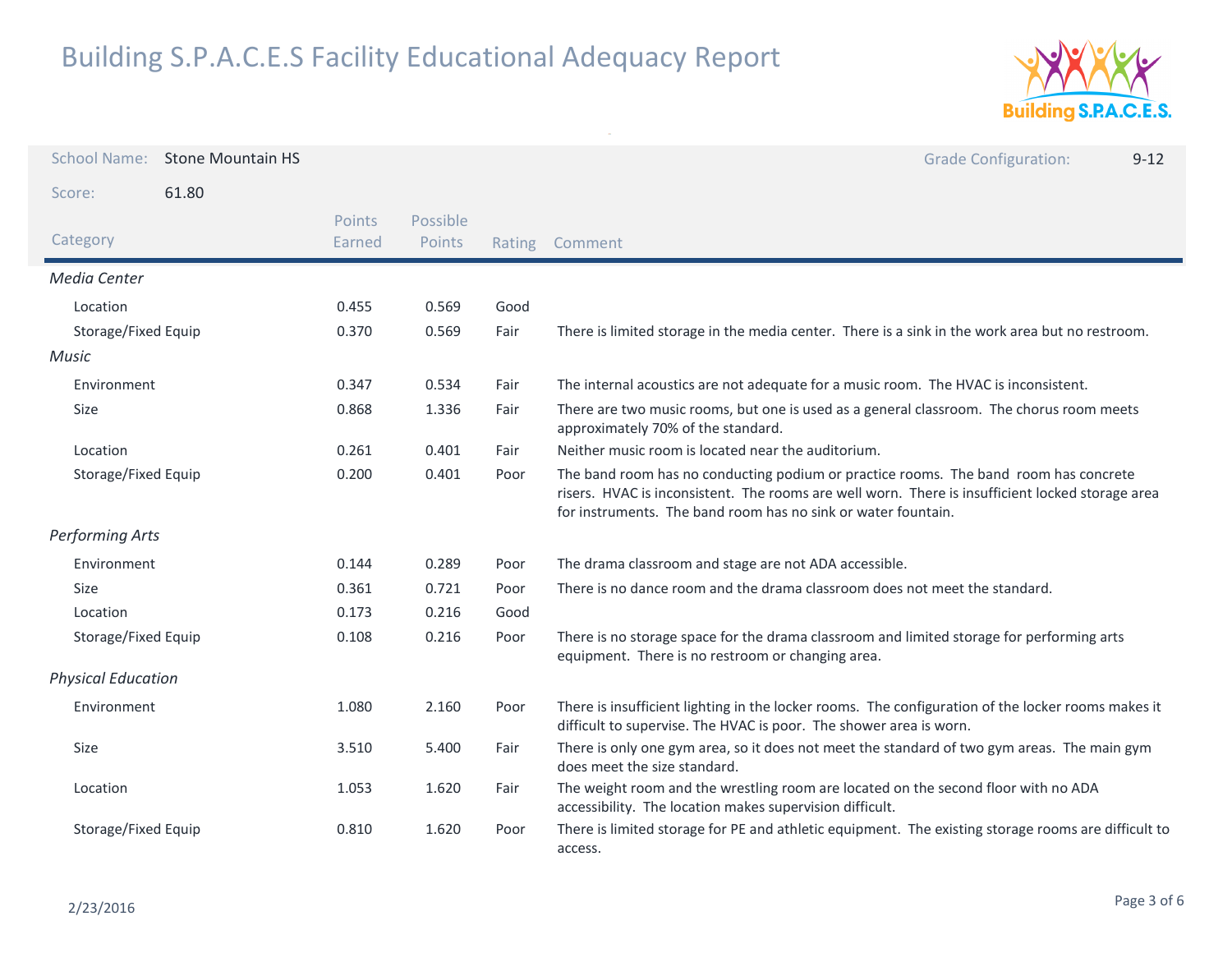

| <b>School Name:</b>              | <b>Stone Mountain HS</b> |                  |                    |        | <b>Grade Configuration:</b><br>$9 - 12$                                                                                                                                                                                                                                                                 |
|----------------------------------|--------------------------|------------------|--------------------|--------|---------------------------------------------------------------------------------------------------------------------------------------------------------------------------------------------------------------------------------------------------------------------------------------------------------|
| Score:                           | 61.80                    |                  |                    |        |                                                                                                                                                                                                                                                                                                         |
| Category                         |                          | Points<br>Earned | Possible<br>Points | Rating | Comment                                                                                                                                                                                                                                                                                                 |
| <b>Science</b>                   |                          |                  |                    |        |                                                                                                                                                                                                                                                                                                         |
| Environment                      |                          | 0.373            | 0.747              | Poor   | Some science classrooms are redesigned general classrooms and are not conductive to lab<br>instruction. Some classrooms do not have permanent walls and are susceptible to outside<br>noise. Most classrooms have little or no natural light. HVAC is inconsistent. Some have fixed<br>concrete risers. |
| Size                             |                          | 1.494            | 1.867              | Good   |                                                                                                                                                                                                                                                                                                         |
| Location                         |                          | 0.364            | 0.560              | Fair   | There are some non-permanent interior walls. The re-configuration of the classrooms from the<br>original design makes the location of the classroom problematic for science instruction.                                                                                                                |
| Storage/Fixed Equip              |                          | 0.280            | 0.560              | Poor   | The science classrooms have inadequate storage for equipment and instructional materials. The<br>rooms do not have fire extinguishers, dishwasher, eye wash stations, showers or locked cabinets<br>for chemical storage. HVAC is inconsistent. The rooms are well worn.                                |
| Self-Contained Special Education |                          |                  |                    |        |                                                                                                                                                                                                                                                                                                         |
| Environment                      |                          | 0.240            | 0.479              | Poor   | Classroom walls and fixed equipment are showing age. There is no natural light in these<br>classrooms. Doorways and room configuration makes it difficult for students using wheelchairs<br>or walkers to circulate.                                                                                    |
| Size                             |                          | 0.779            | 1.198              | Fair   | The self-contained special education classrooms meet approximately 75% of the standard.                                                                                                                                                                                                                 |
| Location                         |                          | 0.180            | 0.359              | Poor   | The rooms are not located near the gym. Most are on a dead end corridor. Doors do not have a<br>window to view traffic.                                                                                                                                                                                 |
| Storage/Fixed Equip              |                          | 0.180            | 0.359              | Poor   | The special education classrooms do not have adequate storage for instructional material or<br>specialized equipment. Restrooms lack hot water and adequate storage space for personal<br>items. There is no shower.                                                                                    |
| <b>Non-Instructional Spaces</b>  |                          |                  |                    |        |                                                                                                                                                                                                                                                                                                         |
| Administration                   |                          | 1.174            | 2.349              | Poor   | Administrative offices do not have adequate space for small group meetings. Teachers come<br>through front office greeting area to get to mailboxes. There is no natural light in the various<br>areas of the administrative suite. The HVAC is inconsistent.                                           |
| Cafeteria                        |                          | 2.880            | 3.600              | Good   | The cafeteria has natural light. It is above the size standard, but it does not have storage for<br>tables or chairs.                                                                                                                                                                                   |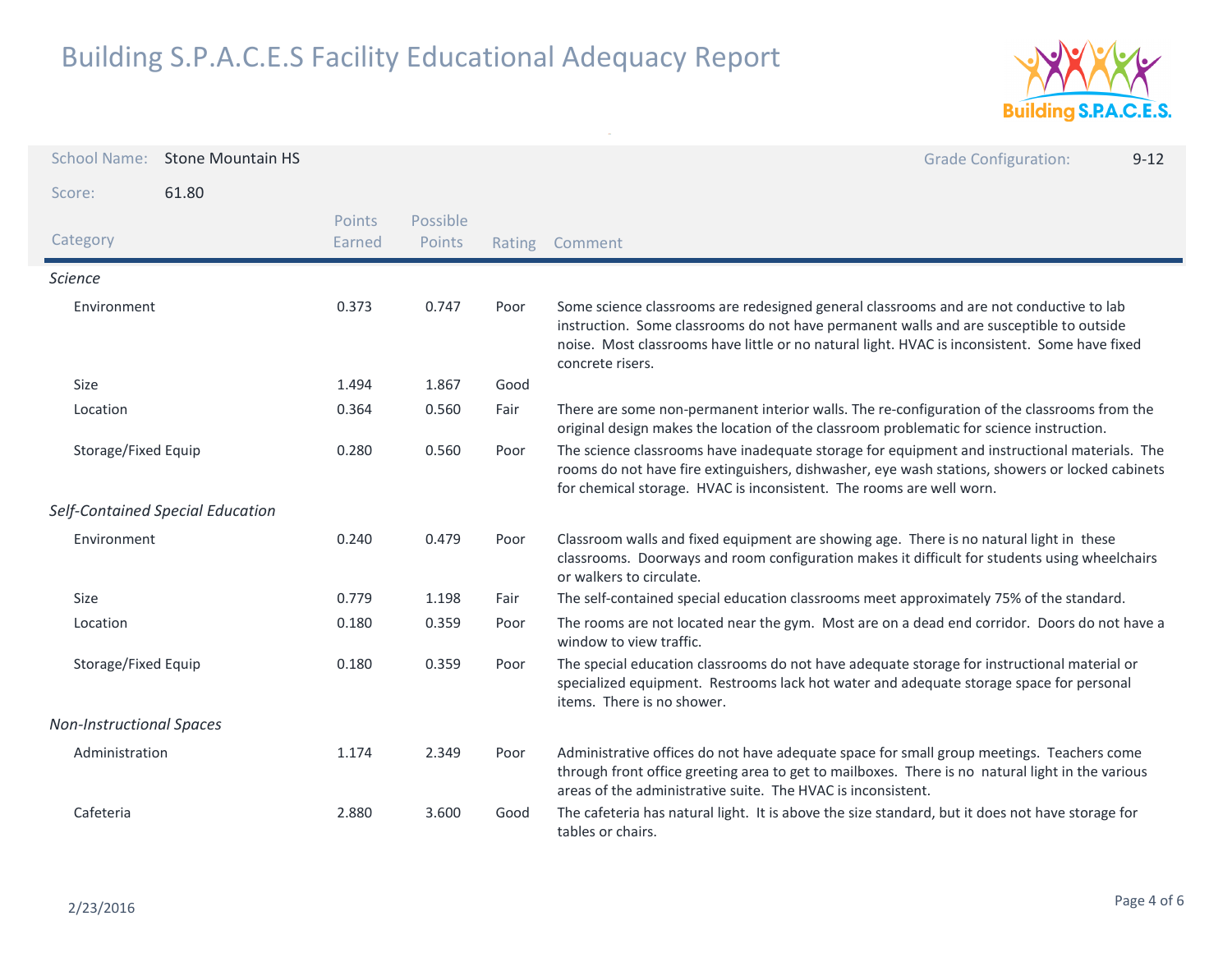

| <b>School Name:</b>                   | <b>Stone Mountain HS</b>         |                  |                    |        | <b>Grade Configuration:</b><br>$9 - 12$                                                                                                                                                                                                                                                                                    |
|---------------------------------------|----------------------------------|------------------|--------------------|--------|----------------------------------------------------------------------------------------------------------------------------------------------------------------------------------------------------------------------------------------------------------------------------------------------------------------------------|
| Score:                                | 61.80                            |                  |                    |        |                                                                                                                                                                                                                                                                                                                            |
| Category                              |                                  | Points<br>Earned | Possible<br>Points | Rating | Comment                                                                                                                                                                                                                                                                                                                    |
| <b>Non-Instructional Spaces</b>       |                                  |                  |                    |        |                                                                                                                                                                                                                                                                                                                            |
| Food Service and Prep                 |                                  | 2.298            | 4.595              | Poor   | The design of the area makes the work flow difficult. The back door does have a buzzer but no<br>peephole. The hallway leading to the back door also serves as a work area making movement<br>difficult. There is inadequate storage for supplies. The work areas are hot with little ventilation.                         |
| Clinic                                |                                  | 0.107            | 0.214              | Poor   | There is space designed for a clinic but there is no functioning clinic.                                                                                                                                                                                                                                                   |
| Counseling                            |                                  | 0.443            | 0.681              | Fair   | The waiting area is inadequate is size. There is a vault that houses student records, but the room<br>is not fire- or water-proof.                                                                                                                                                                                         |
|                                       | <b>Custodial and Maintenance</b> | 0.360            | 0.450              | Good   |                                                                                                                                                                                                                                                                                                                            |
| <b>Student Restrooms</b>              |                                  | 0.411            | 0.821              | Poor   | The are no urinal partitions in any of the bathrooms. There is no hot water in any of the<br>bathrooms. The bathrooms are dated and well worn.                                                                                                                                                                             |
| Faculty Work Space and Toilets        |                                  | 0.417            | 0.641              | Fair   | The main work room for the faculty has limited storage. It does have a sink, but there is no hot<br>water. It houses the only copier available for teachers and is inadequate in size for the number<br>of faculty.                                                                                                        |
| <b>Outside Spaces</b>                 |                                  |                  |                    |        |                                                                                                                                                                                                                                                                                                                            |
| Vehicular Traffic                     |                                  | 0.450            | 0.900              | Poor   | In the afternoon, buses line up double spaced in the front of the building to load students. This<br>presents a safety<br>hazard for students trying to board buses. Additionally, there is no covered loading area. Special<br>Education buses load and unload on the side of the building and also<br>do not have cover. |
| <b>Pedestrian Traffic</b>             |                                  | 0.706            | 0.882              | Good   |                                                                                                                                                                                                                                                                                                                            |
| Parking                               |                                  | 1.233            | 1.897              | Fair   | There is limited lighting in the parking area.                                                                                                                                                                                                                                                                             |
| <b>Athletic Fields and Facilities</b> |                                  | 1.244            | 2.488              | Poor   | Only one field area, the baseball field, is ADA accessible. There is a water fountain but no<br>restroom or concession area at the site. There is an asphalt track that has grass growing through<br>cracks throughout the entire track. There are two tennis courts with a well worn surface.                             |
| Safety and Security                   |                                  |                  |                    |        |                                                                                                                                                                                                                                                                                                                            |
| Fencing                               |                                  | 0.762            | 0.762              | Excel  |                                                                                                                                                                                                                                                                                                                            |